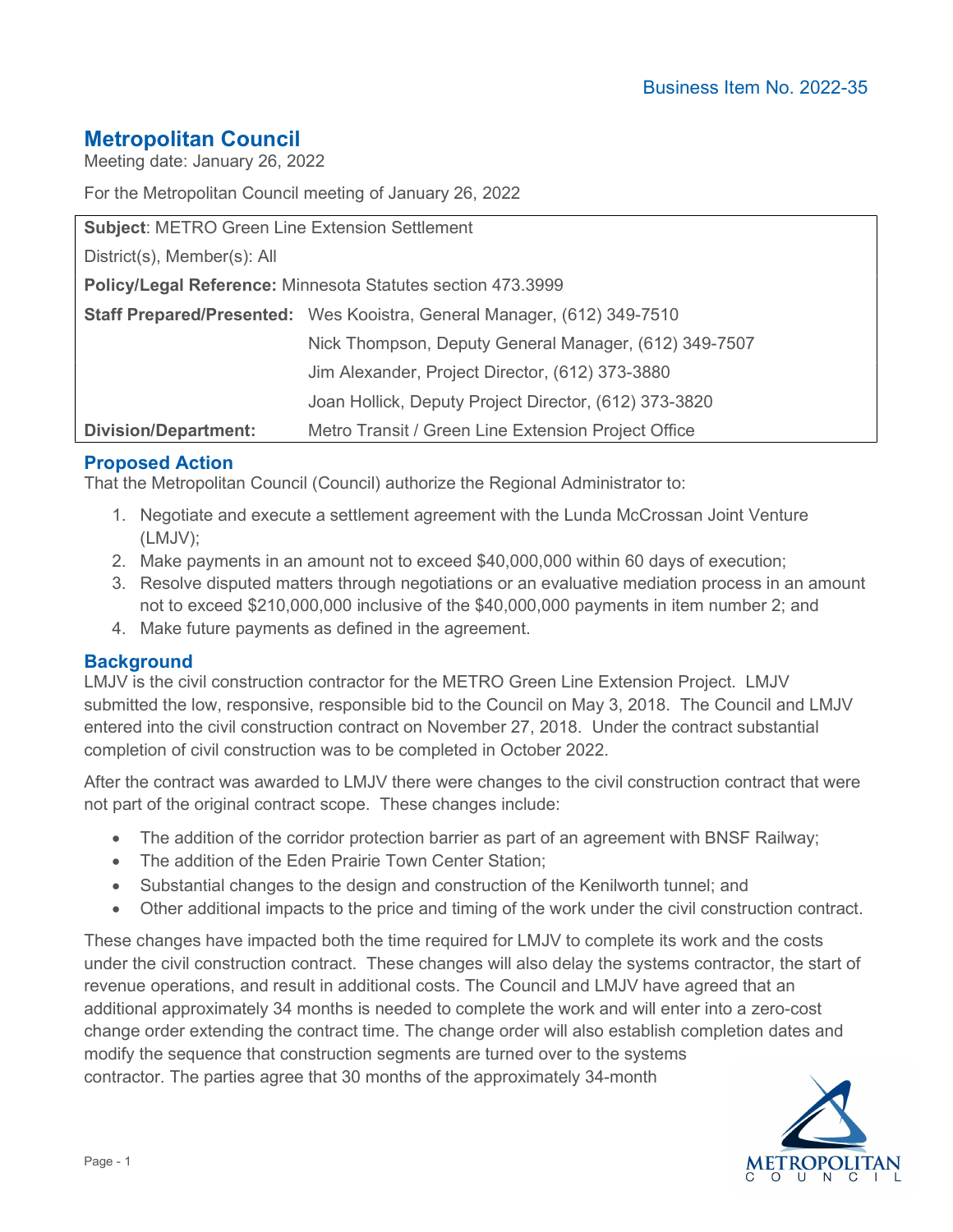delay is due to changes by the Council. The parties dispute who is responsible for the remaining 4 months of delay.

The Council and LMJV do not agree on the total cost impacts of these disputes. The Council and LMJV are negotiating an agreement with a process to resolve the cost impacts of the new schedule and responsibility for the remaining 4 months of delay. The types of costs to be resolved include: labor and equipment costs for the additional time to perform the work, labor and material escalation, open change orders, and impacts to the productivity of the work performed to date. The process will ensure that the additional costs are reasonable and supported by data while avoiding the potential for litigation.

The key terms include:

- If the parties are unable to resolve their disputes, they will engage in an evaluative mediation process.
- The evaluative mediator will then work with the parties to resolve the differences in between submissions from the parties. If no resolution is reached, the evaluative mediator will issue an opinion.
- If there are issues for which the parties cannot reach agreement, the parties will submit these issues to binding arbitration. The arbitrator will issue a binding award on the remaining disputes.
- The Council will make two \$20 million payments to LMJV within 60 days of execution to compensate LMJV for costs that it has already incurred because of the changes described above. This amount is not disputed by the Council.
- For other costs that are agreed to by the parties or ordered through arbitration the Council will make future payments as required by in the agreement or ordered by the arbitrator.
- Liquidated damages will be revised to reflect the revised completion date for civil construction.

#### **Rationale**

This settlement is necessary to complete civil construction and expeditiously resolve the disputes related to the additional time required to perform the work while ensuring that LMJV's claimed costs are properly vetted and documented. The revised completion date to civil construction will establish a date certain turnover to the follow-on systems contractor and inform an update to the start of revenue operations.

## Thrive Lens Analysis

Successful completion of the METRO Green Line Extension will advance the following Thrive MSP 2040 outcomes:

Stewardship: Transit investment provides an opportunity to reinvest and grow the capacity of our communities, with more inclusive development and intentional investment. It encourages businesses to invest in communities, which means access to resources, community amenities, jobs, and other community assets.

Equity: Connections to other METRO lines and countless local bus routes will bring people to jobs, jobs to communities, and returns to communities across the region.

Livability: The METRO Green Line Extension will add 14.5 miles to the existing Line, which connects downtown Minneapolis, downtown Saint Paul, and places in-between. This segment connects Eden Prairie, Minnetonka, Hopkins, and St. Louis Park to both downtown Minneapolis and Saint Paul, and major destinations at the University of Minnesota and the State Capitol.